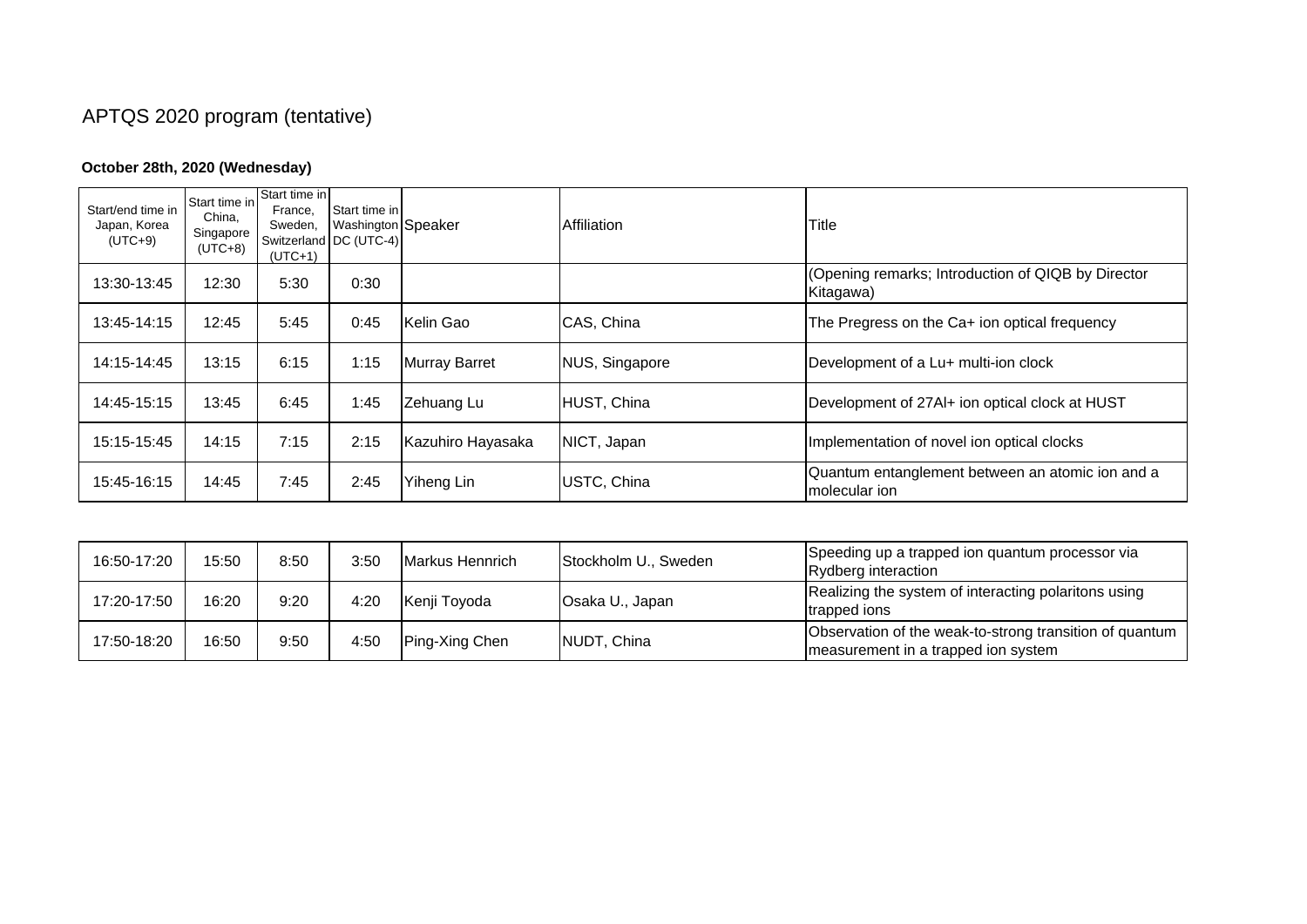## **October 29th, 2020 (Thursday)**

| Start/end time in<br>Japan, Korea<br>$(UTC+9)$ | Start time in<br>China.<br>Singapore<br>(UTC+8) | Start time in<br>France.<br>Sweden,<br>$(UTC+1)$ | Start time in<br>Washington Speaker<br>Switzerland DC (UTC-4) |                           | Affiliation           | Title                                                                        |
|------------------------------------------------|-------------------------------------------------|--------------------------------------------------|---------------------------------------------------------------|---------------------------|-----------------------|------------------------------------------------------------------------------|
| $9:00-9:50$                                    | 8:00                                            | 1:00                                             | 20:00                                                         | <b>Christopher Monroe</b> | UMD/Duke U./IonQ, USA | <b>Full Stack Quantum Computing</b>                                          |
| $9:50 - 10:20$                                 | 8:50                                            | 1:50                                             | 20:50                                                         | Kihwan Kim                | Tsinghua U., China    | Adiabatic quantum computation with trapped ions                              |
| 10:20-10:50                                    | 9:20                                            | 2:20                                             | 21:20                                                         | Dzmitry Matsukevich       | NUS, Singapore        | Hybrid quantum computations with spin and motional<br>states of trapped ions |
| 10:50-11:20                                    | 9:50                                            | 2:50                                             | 21:50                                                         | Yukai Wu                  | Tsinghua U., China    | Toward scalable ion trap quantum computing                                   |

| 13:30-14:00 | 12:30 | 5:30 | 0:30 | Jin-Ming Cui        | USTC, China       | An integrated ion trap apparatus with high optical<br>accessibility for advanced cold atom experiments |
|-------------|-------|------|------|---------------------|-------------------|--------------------------------------------------------------------------------------------------------|
| 14:00-14:30 | 13:00 | 6:00 | 1:00 | Taehvun Kim         | <b>SNU, Korea</b> | Progress in the development of ion trap system for<br>quantum computing                                |
| 14:30-15:00 | 13:30 | 6:30 | 1:30 | Moonjoo Lee         | POSTECH, Korea    | Trapped ions coupled to an optical cavity                                                              |
| 15:00-15:30 | 14:00 | 7:00 | 2:00 | IShau-Yu Lan        | NTU, Singapore    | Large array of Schrödinger cat states facilitated by an<br>optical waveguide                           |
| 15:30-16:00 | 14:30 | 7:30 | 2:30 | Kali Prasanna Nayak | UEC, Japan        | Interfacing individually trapped single atoms to a<br>nanofiber cavity                                 |

| 16:30-17:20 | 15:30 | 8:30  | 3:30 | IJonathan Home   | <b>ETH Zürich, Switzerland</b>   | Error correction of a logical qubit encoded in a trapped-<br>lion oscillator |
|-------------|-------|-------|------|------------------|----------------------------------|------------------------------------------------------------------------------|
| 17:20-18:10 | 16:20 | 9:20  | 4:20 | Antoine Browaeys | Institut d'Optique, CNRS, France | Many-body physics with arrays of individual atoms                            |
| 18:10-18:40 | 17:10 | 10:10 | 5:10 | Jaewook Ahn      | <b>KAIST, Korea</b>              | Quantum annealing in Cayley trees of Rydberg atoms                           |
| 18:40-19:10 | 17:40 | 10:40 | 5:40 | Xiao-Feng Shi    | Xidian U., China                 | Accurate entanglement with neutral Rydberg atoms                             |